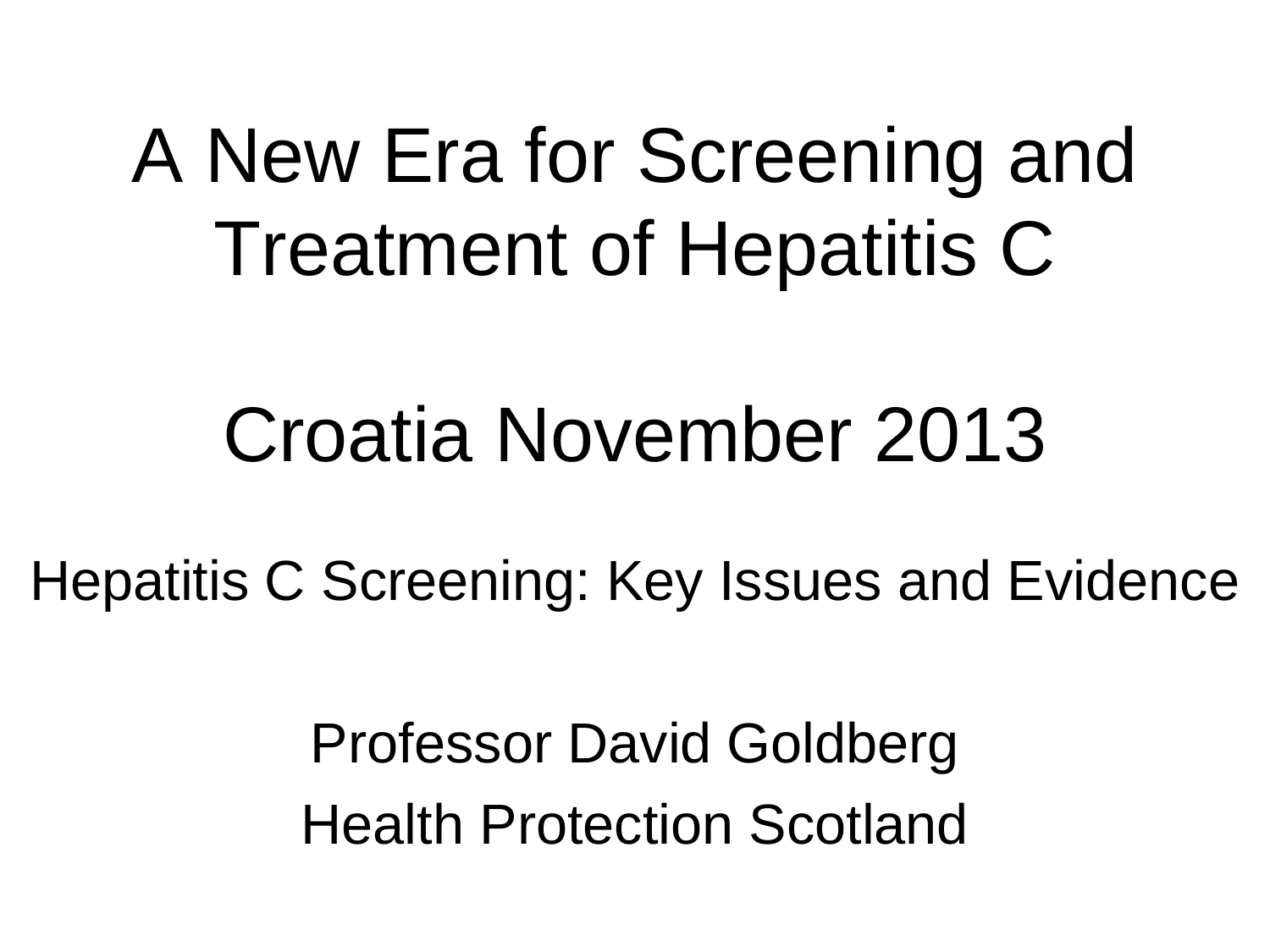## Definition of "HCV Screening" – Are we all on the same page?

No Often confusion around

- : The purpose of screening
- : What constitutes a screening initiative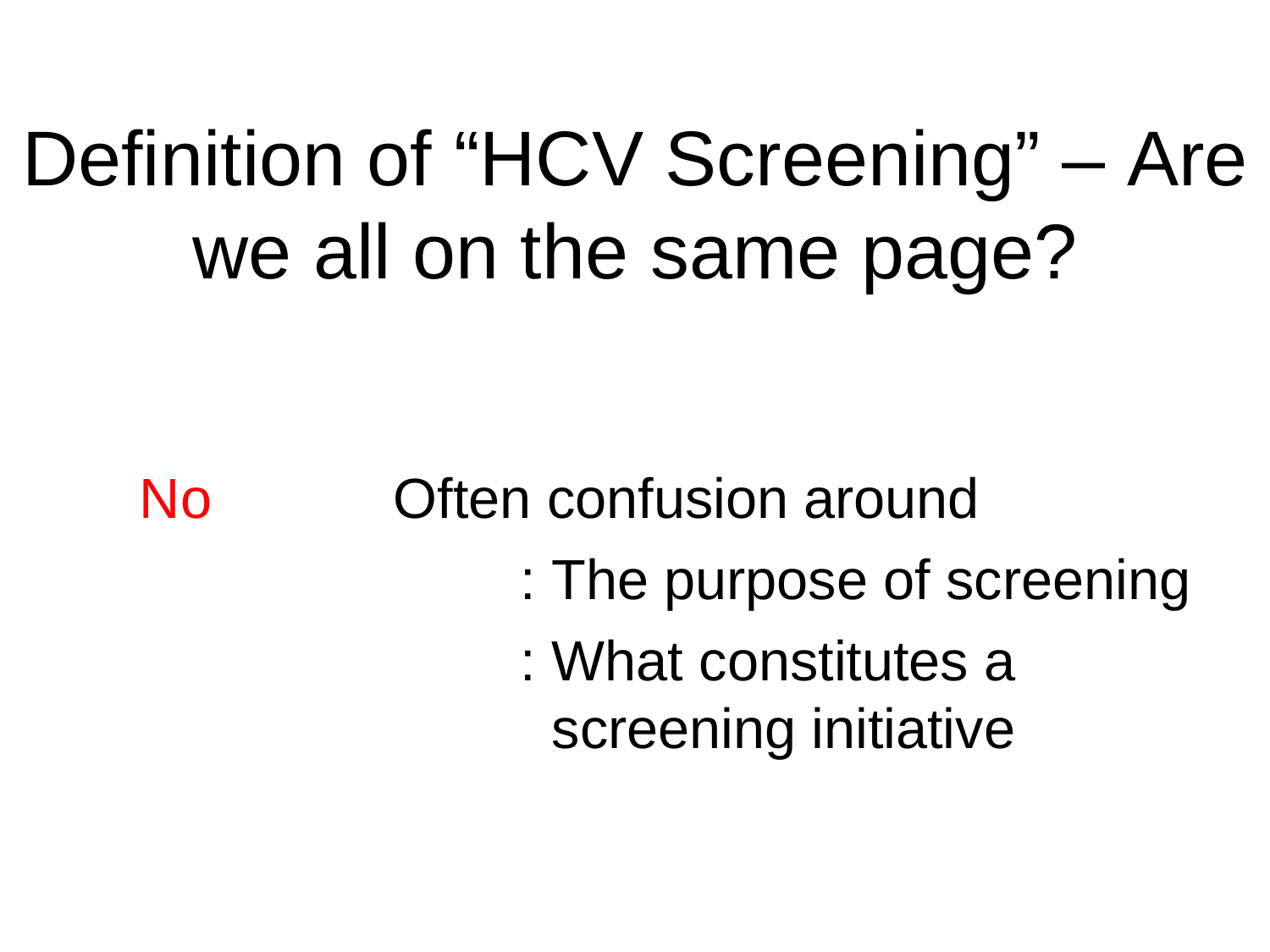Have EU or EU associated professional organisations/ initiatives been robust enough in advocating HCV Screening generally?

- Yes : VHPB reports
	- : EASL clin guidelines
	- : WHO strategy
	- : ECDC/EMCDDA guidelines
	- : Hep B & C Public Policy Association calls for action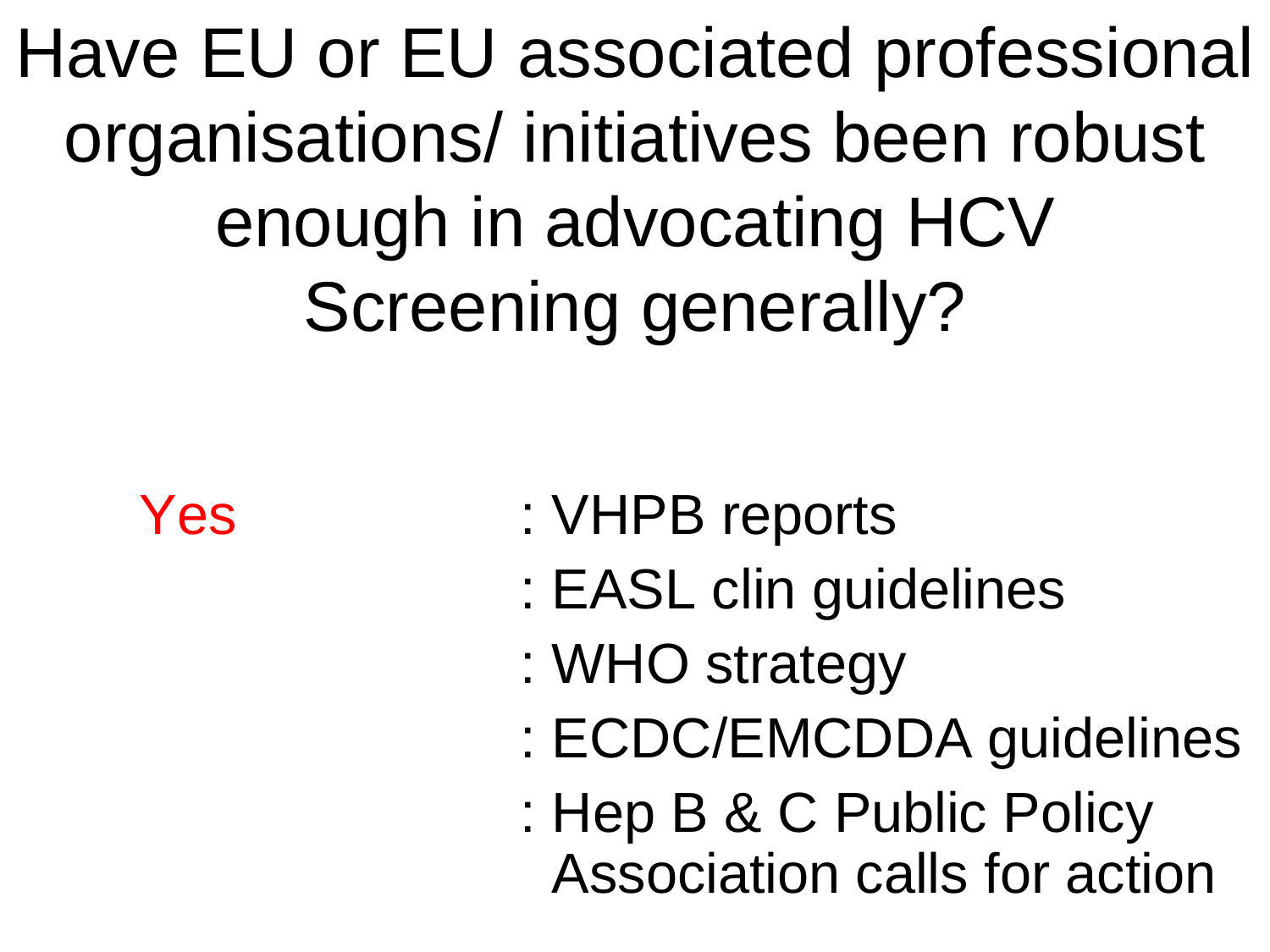Have the major Third Sector organisations been robust enough in advocating HCV Screening generally?

- Yes : ELPA advocacy targeted at
	- EU commission
	- EuroHepatitis Index
	- : WHA Am I number 12?
		- World Hepatitis Day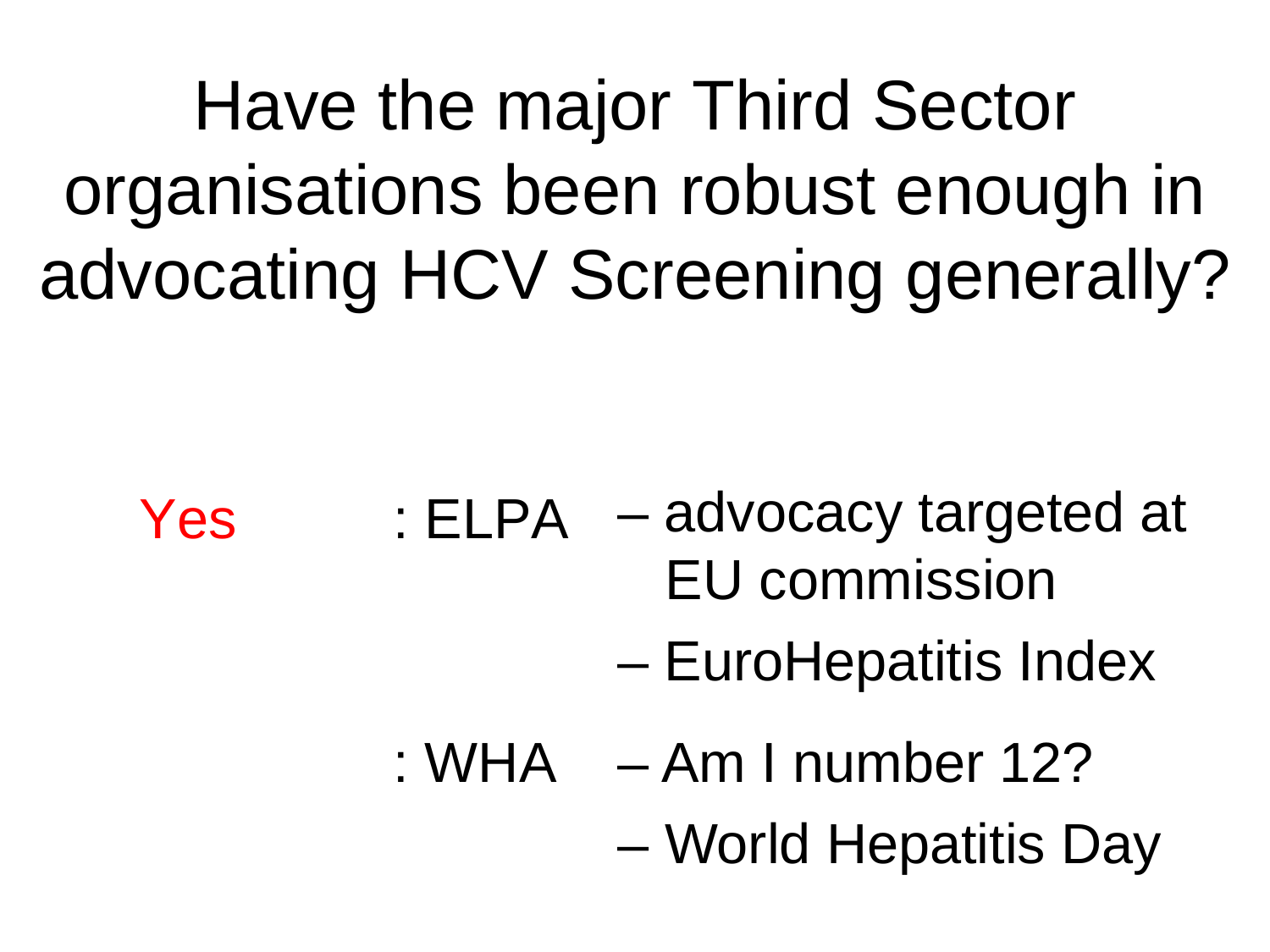# Is HCV Screening policy at EU MS level well understood?

- Yes and No : ECDC report 2010
	- : Euro Hepatitis Index 2012
	- : WHO Survey 2013
	- : VHPB country reports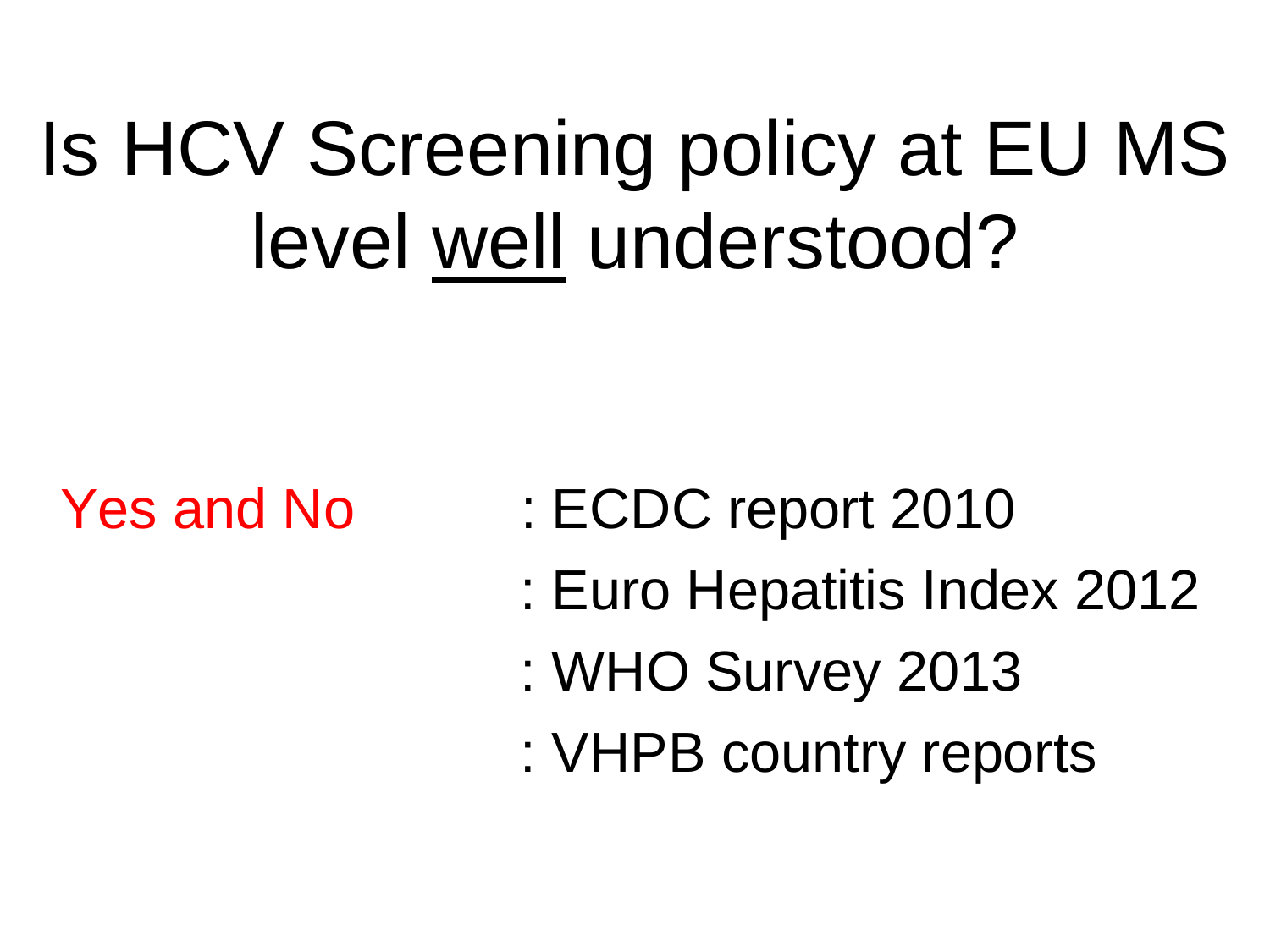## Is EU Guidance on HCV Screening clear and well documented?

- Yes and No : For PWID excellent (ECDC/ EMCDDA)
	- : Lists of people at increased risk
	- : WHO Guidelines imminent
	- : ECDC funded cost- effectiveness model on the horizon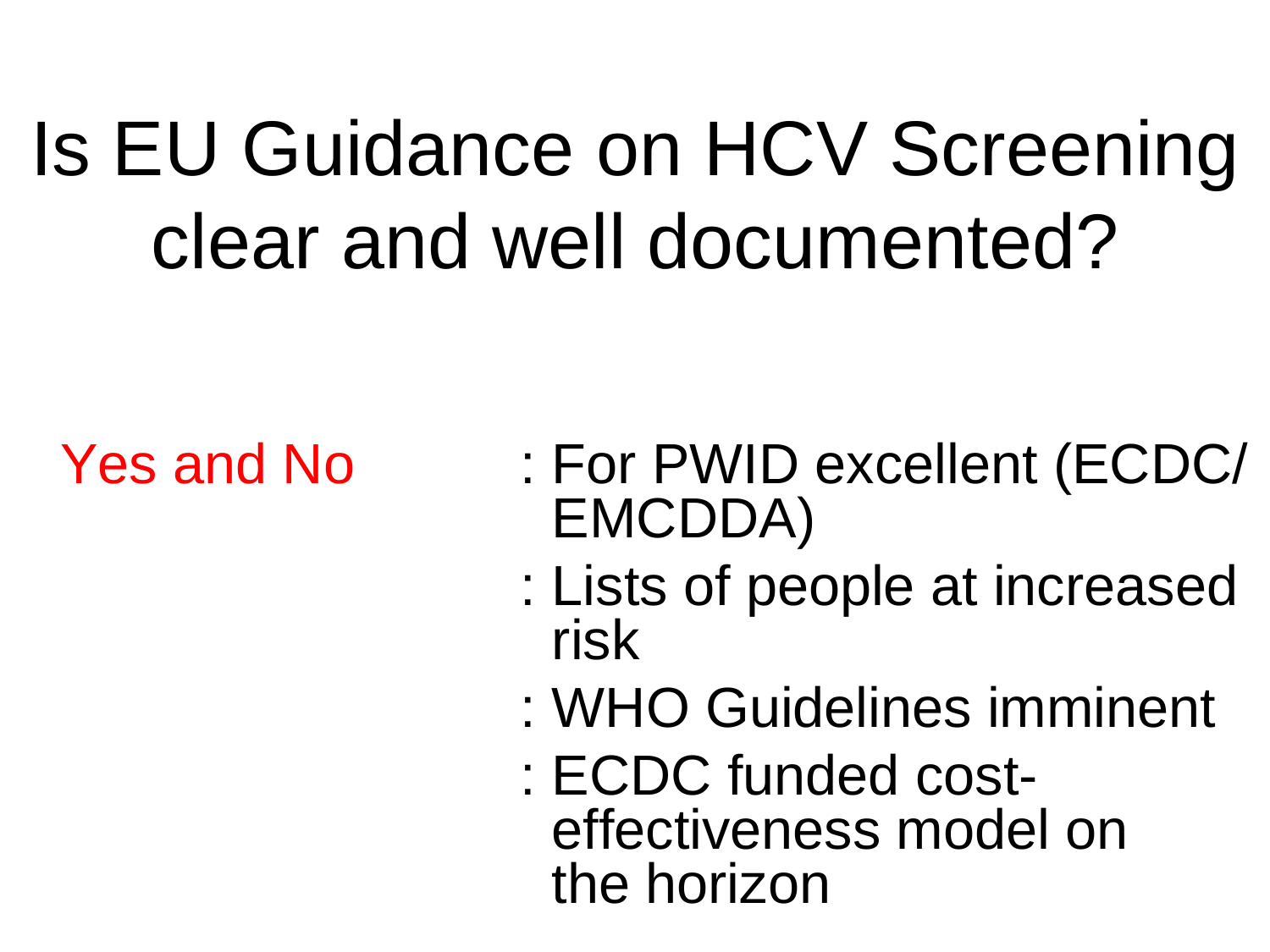Are detailed guidelines on how to implement screening initiatives available/imminent?

- Yes and No : ECDC/EMCDDA for PWID
	- : NICE Guidelines (UK) 2012/2013
	- : EU HepScreen 2014
	- : Not for mass population screening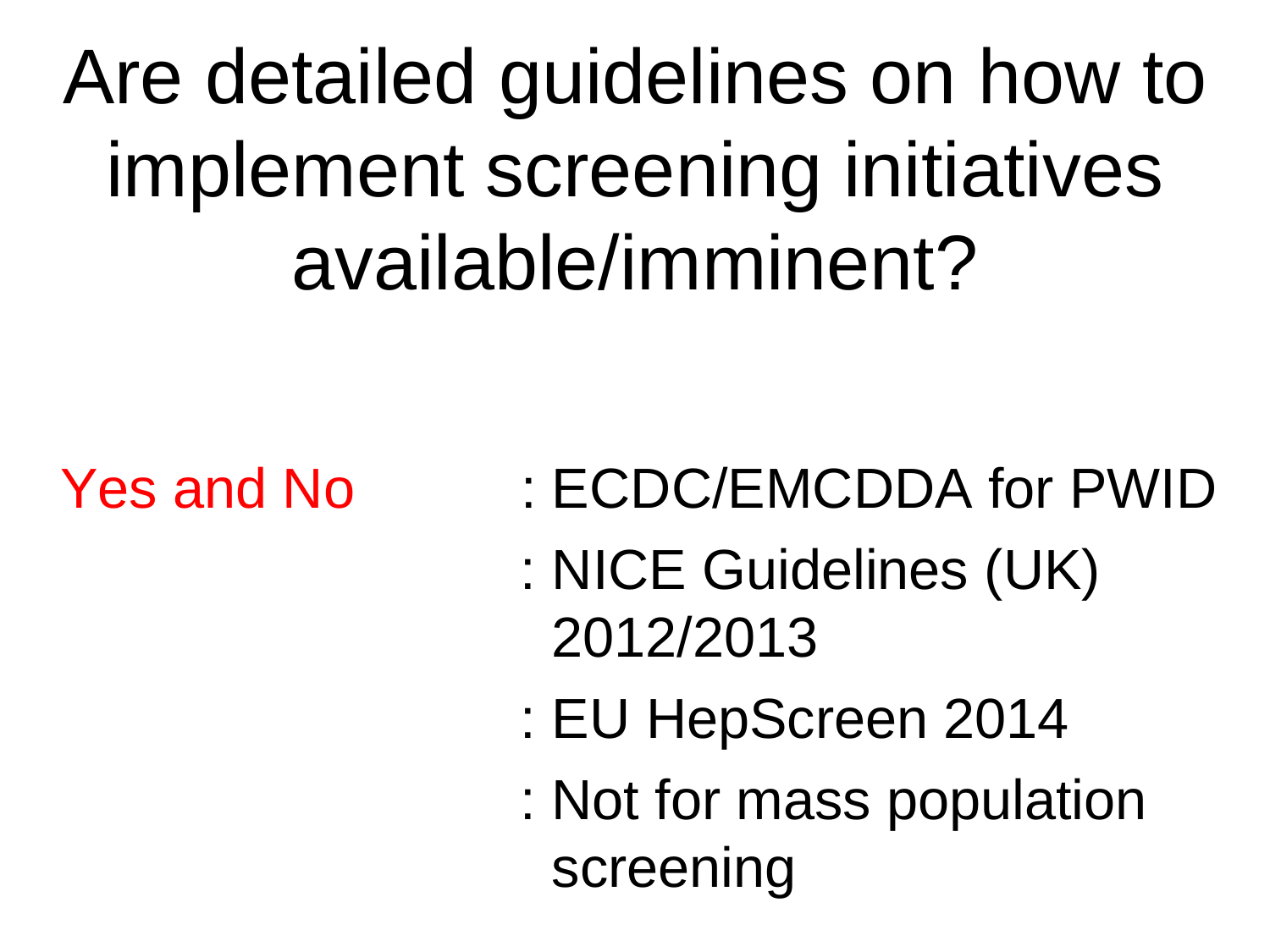# Do HCV Screening performance data at EU MS level need to be improved?

- Yes : Need to know proportion of Infected, diagnosed
	- : ECDC reports 2010
	- : ECDC report 2012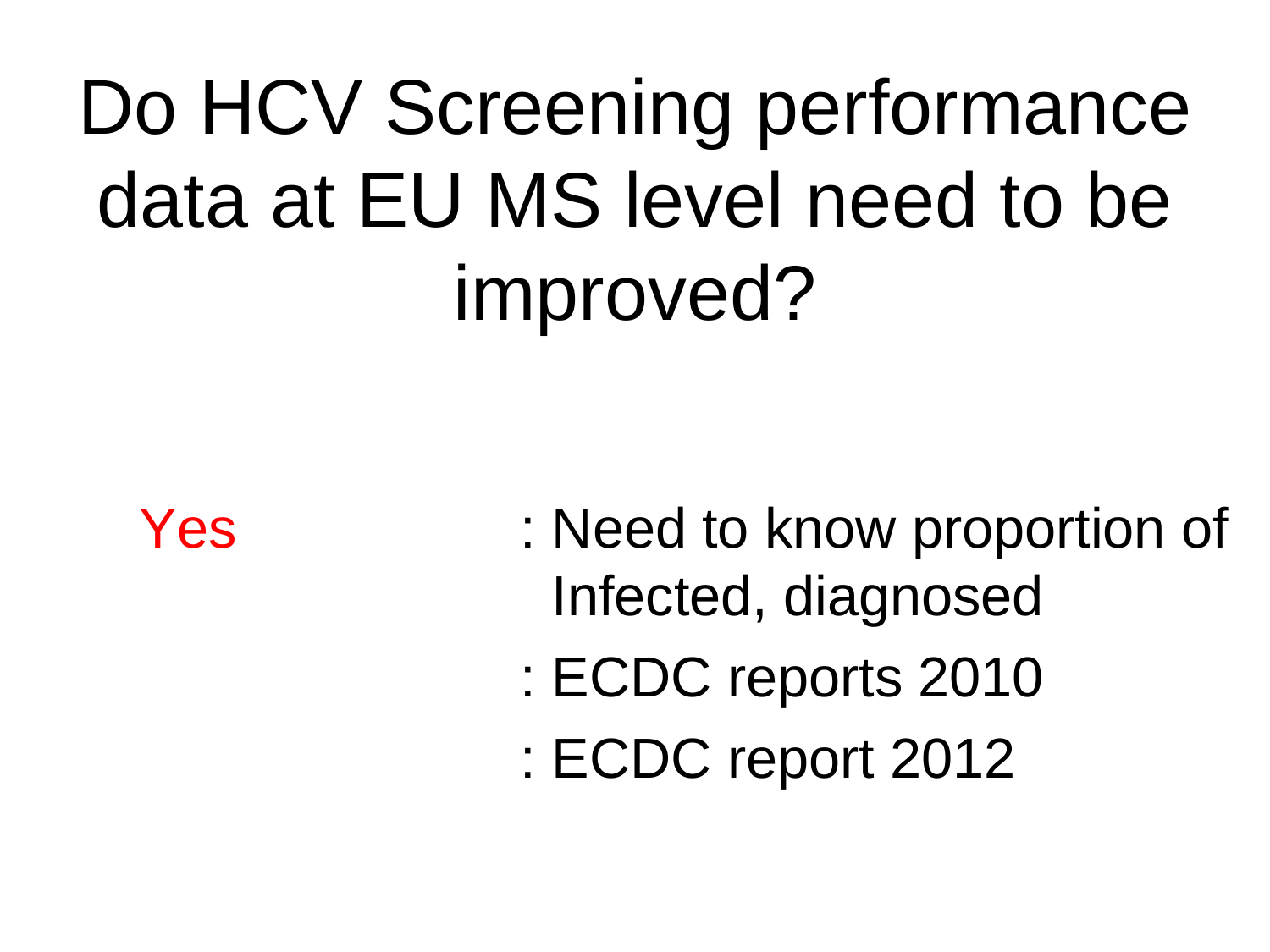Is an EU approved high level strategic approach to Hepatitis Screening on the horizon?

Yes : EU Hep Frame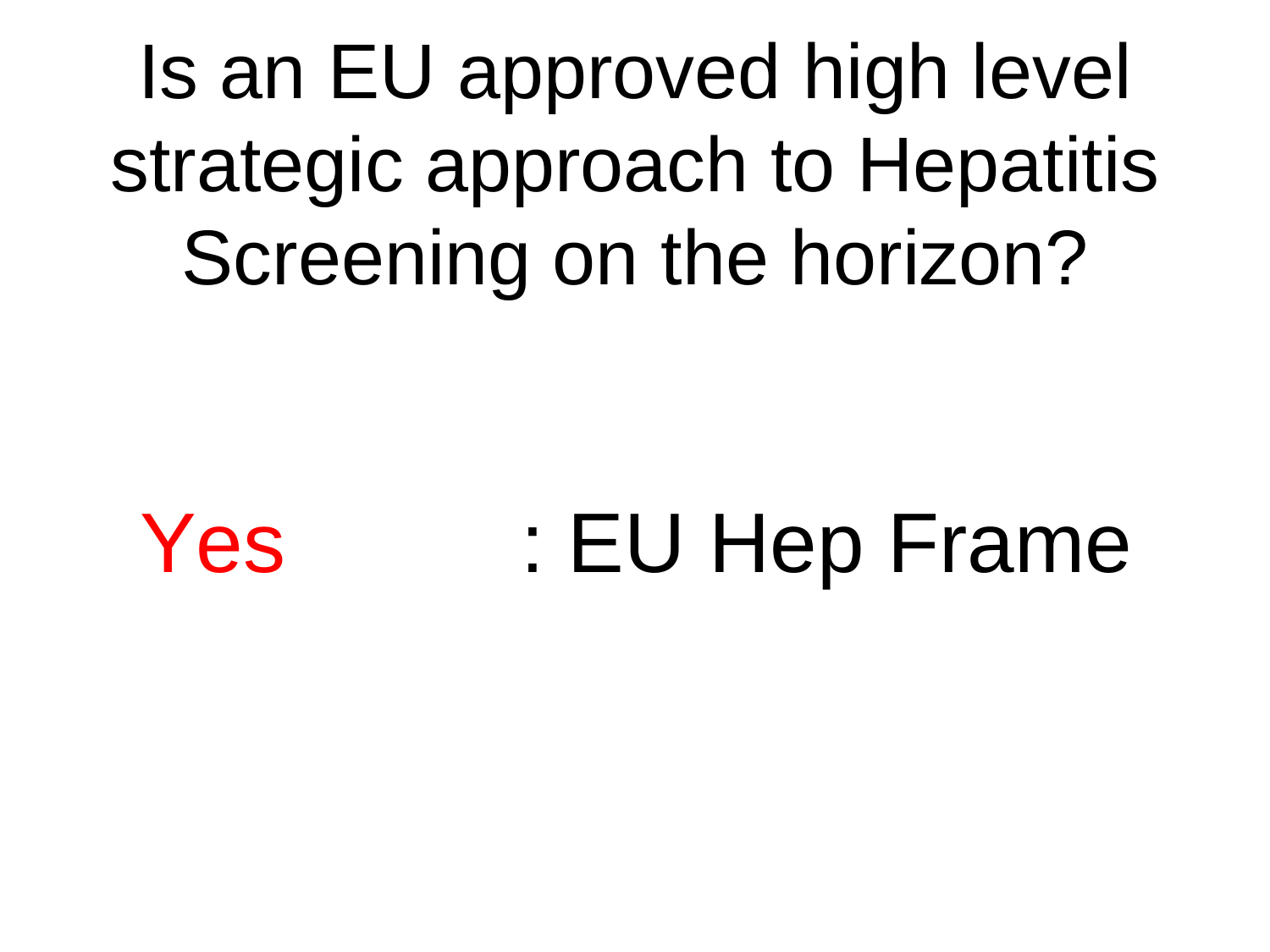# Are the challenges of HCV Screening greater than that for HIV?

- Yes : For targeted screening particularly
	- : Also importance of HCV Screening less acknowledged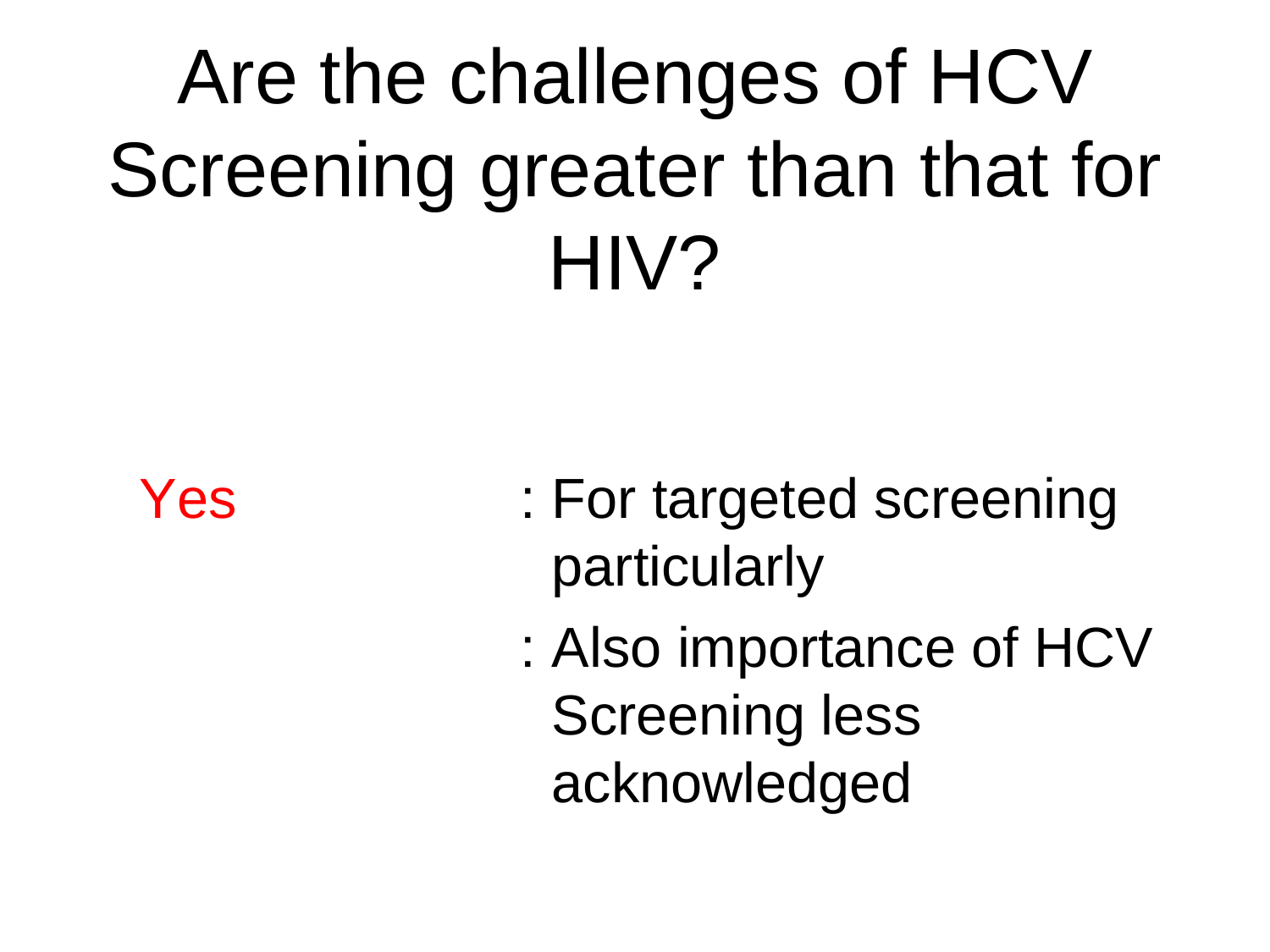## Are there new technologies which can aid the screening process?



- Yes : DBS sampling
	- : Near patient testing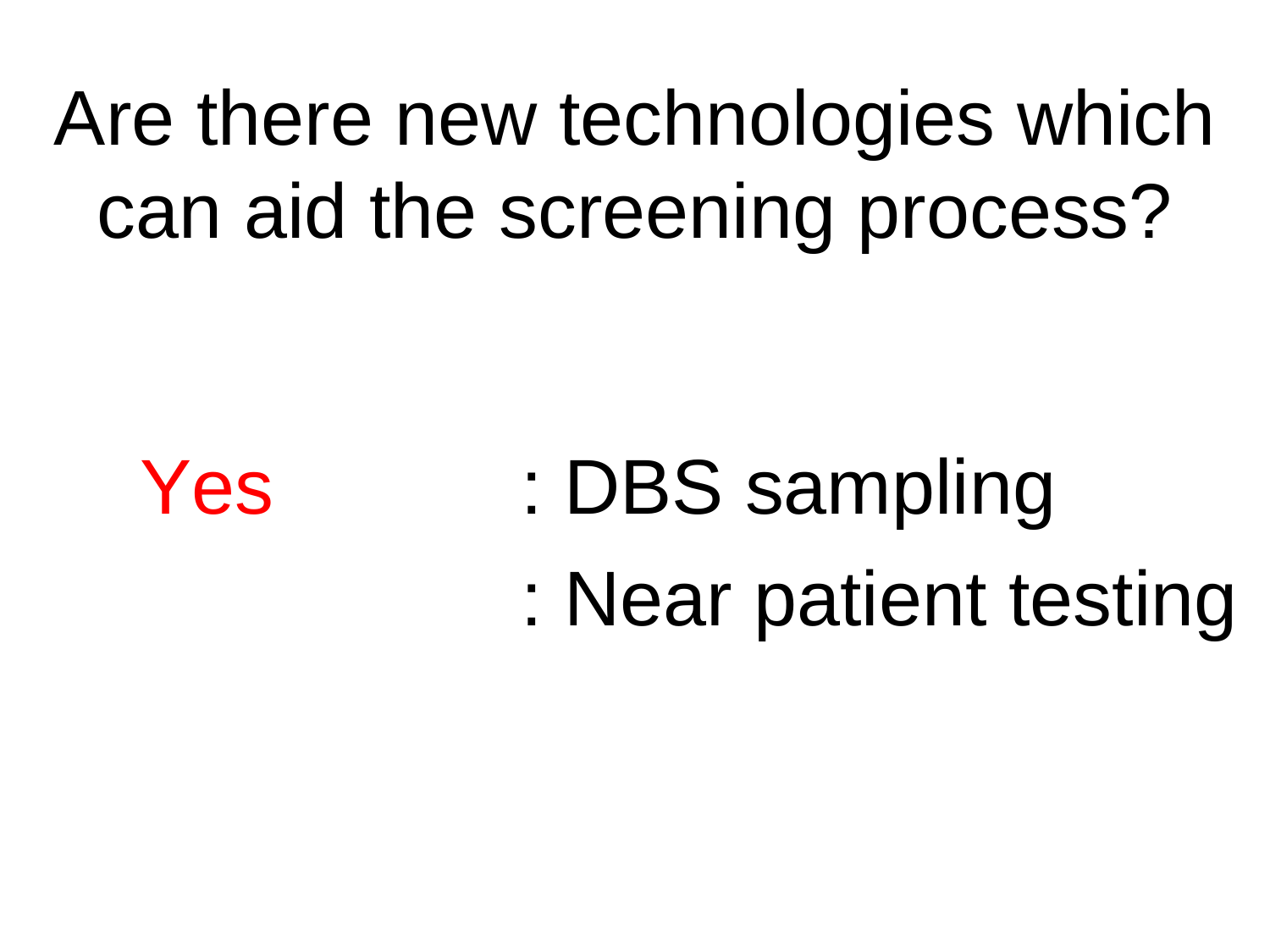# Does HCV Screening always convey benefit?

No : Reduced quality of life if infection status known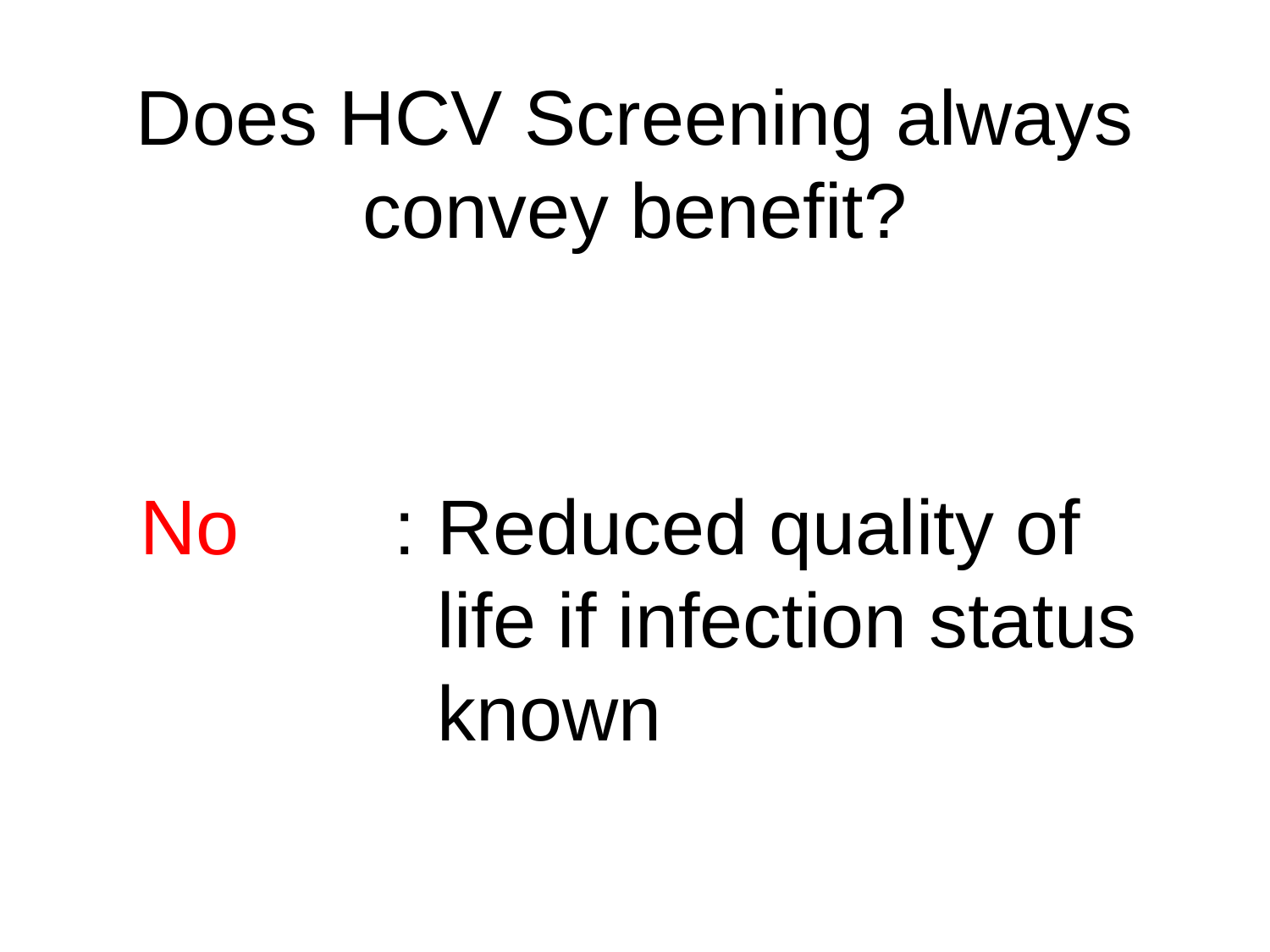# Are there additional benefits of HCV Screening – i.e. other than just the obvious ones?

Yes : The potential for population as well as individual benefit i.e. treat to prevent onward transmission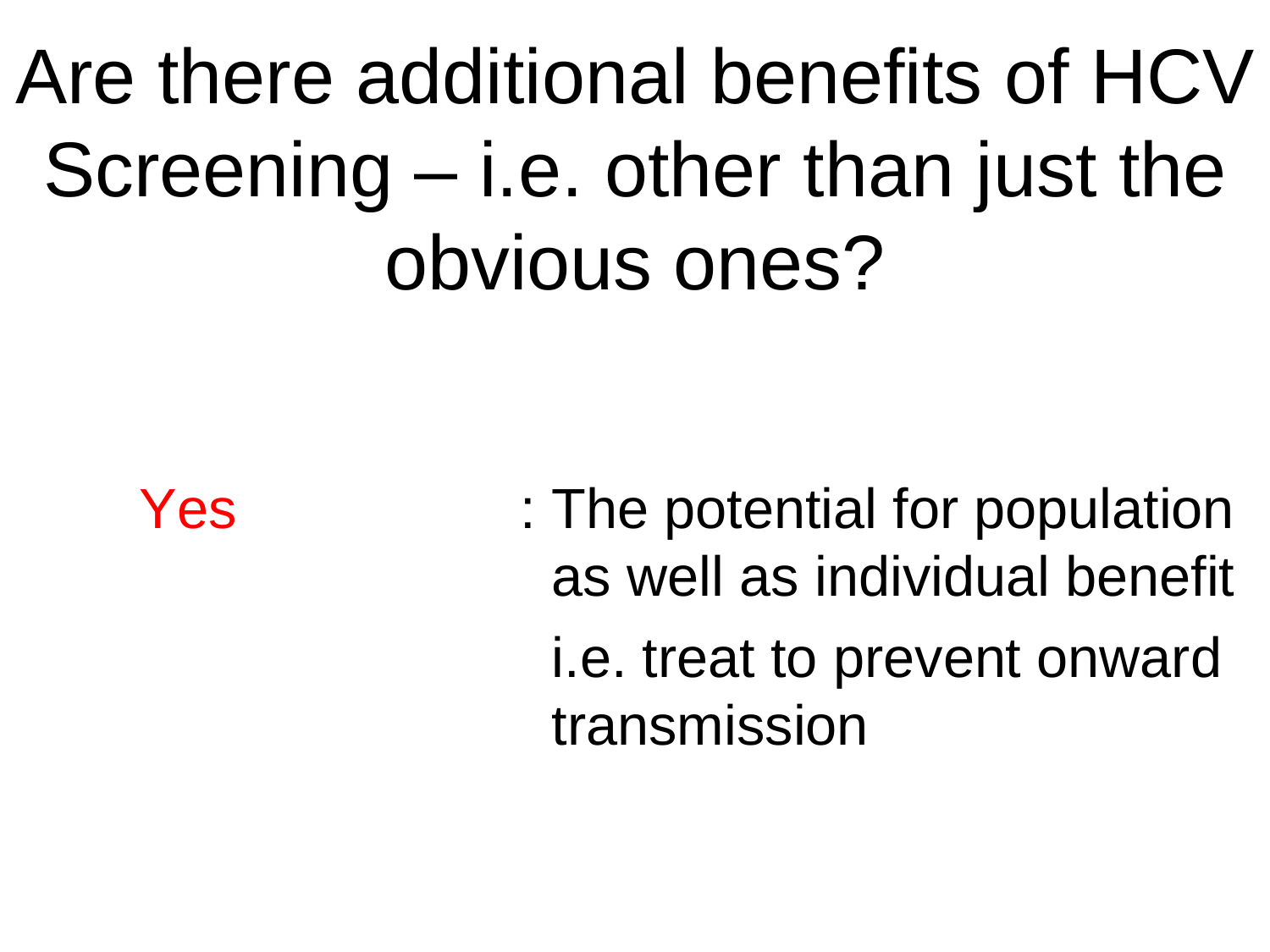# Is the evidence base on HCV Screening cost-effectiveness robust?

- No : Small number of studies of cost-effectiveness
	- : Small numbers of studies of impact of screening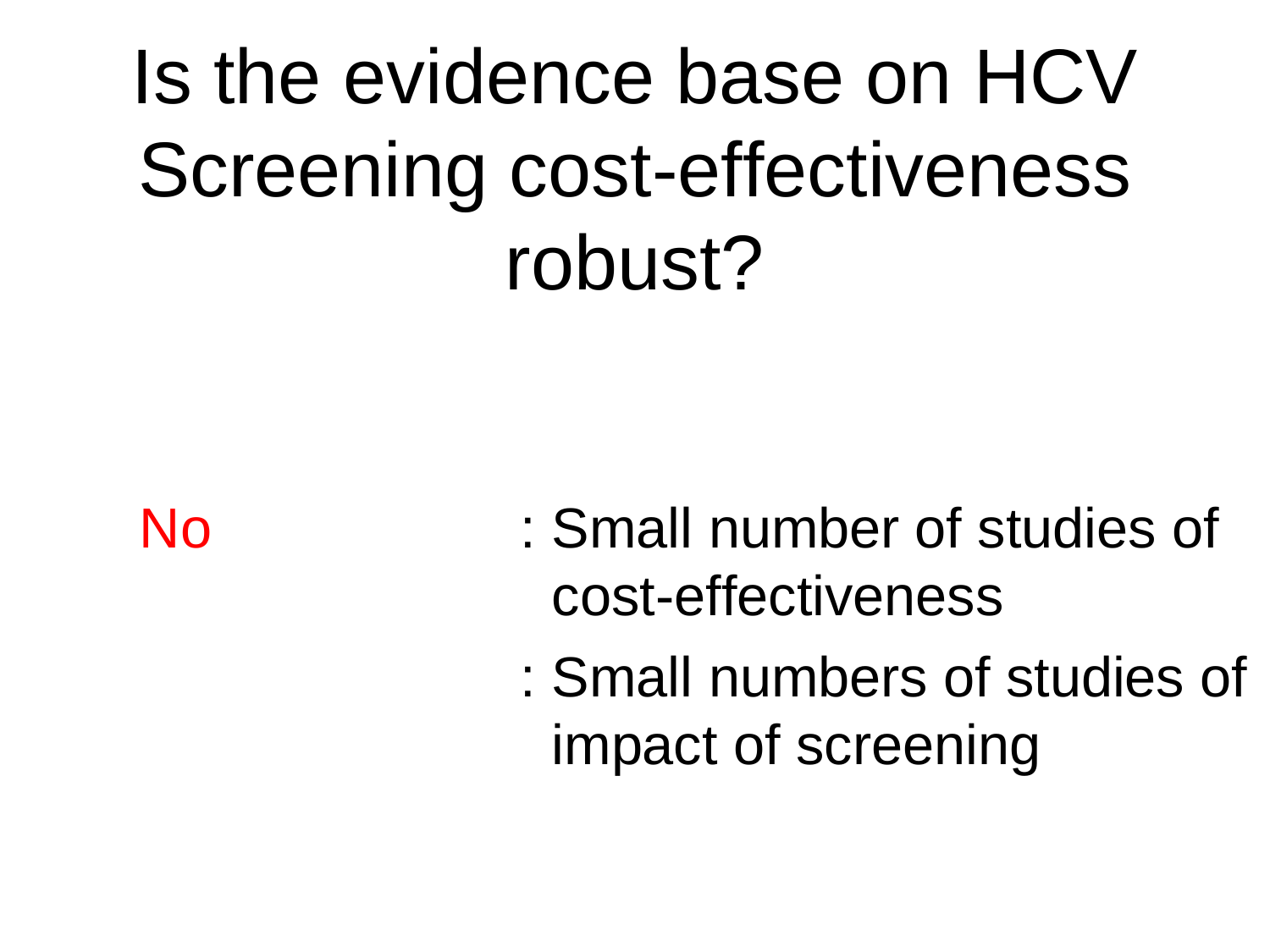### Is there any consensus regarding an HCV prevalence costeffectiveness threshold?

 $Yes$  :  $1 - 2\%$  for all except PWID